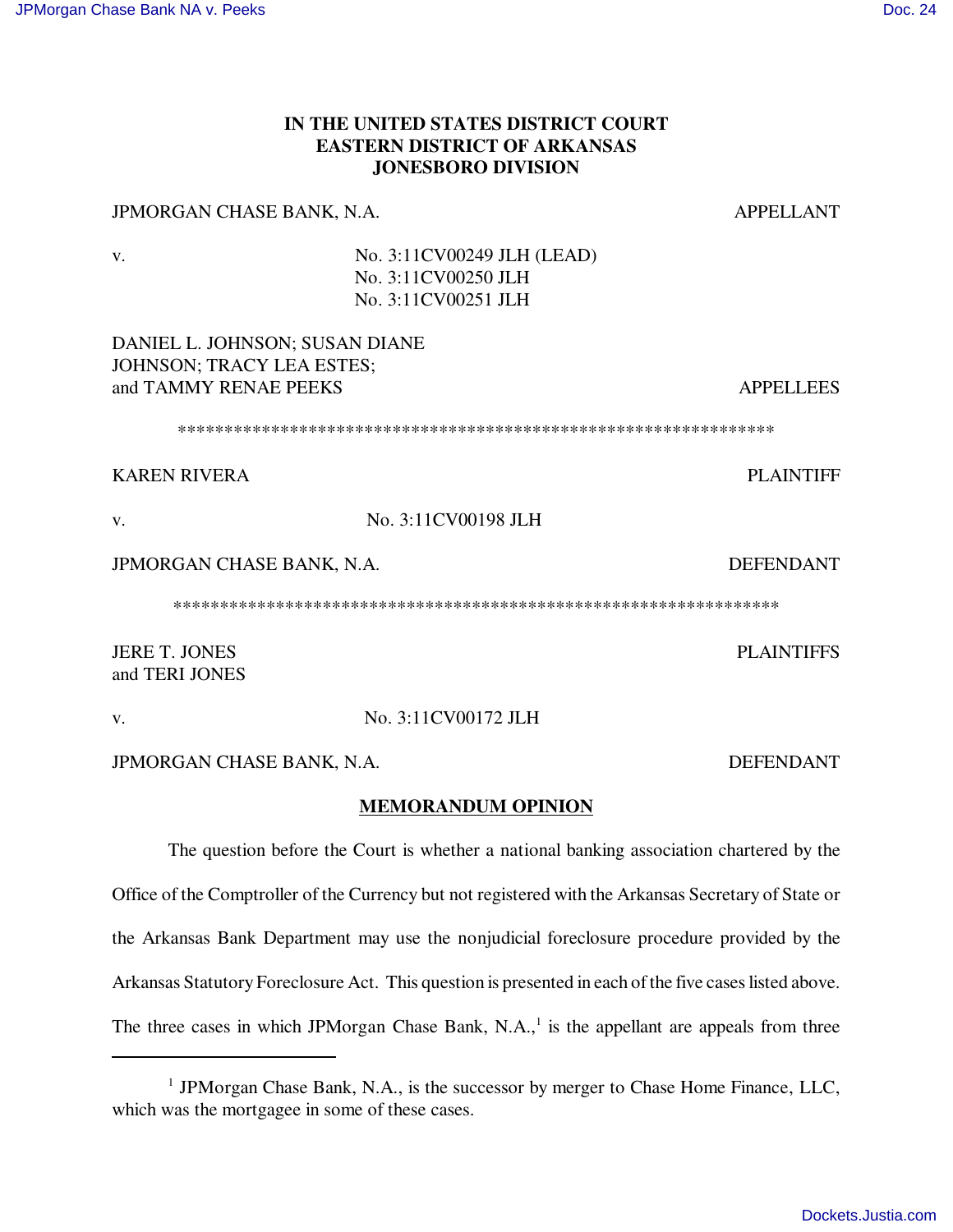bankruptcy proceedings that were consolidated for hearing and coordinated briefing schedule purposes. In each of the three bankruptcy cases, the bankruptcy court held that JPMorgan Chase Bank could not use the nonjudicial foreclosure procedures of the Statutory Foreclosure Act. In case No. 3:11CV00198, Karen Rivera seeks to recover damages and restitution on behalf of a class of persons subjected to nonjudicial foreclosure by JPMorgan Chase Bank. In case No. 3:11CV172, Jere T. Jones and Teri Jones seek to enjoin a nonjudicial foreclosure. The complaints in *Rivera* and *Jones* are predicated on the proposition that JPMorgan Chase Bank is not permitted to use the nonjudicial foreclosure process created by the Statutory Foreclosure Act. In *Rivera*, JPMorgan Chase Bank has moved to dismiss the complaint pursuant to Rule 12(b)(6) of the Federal Rules of Civil Procedure. In *Jones*, JPMorgan Chase Bank has moved for judgment on the pleadings pursuant to Rule 12(c) of the Federal Rules of Civil Procedure.

**I.**

In the three bankruptcy cases, the question before the bankruptcy court was whether the debtors owed foreclosure fees and costs listed on JPMorgan Chase Bank's proofs of claims. The bankruptcy court stated the facts of these three cases as follows:

#### *The Johnson Case*

Chase initiated non-judicial foreclosure proceedings, through Arkansas' Statutory Foreclosure Act, against a property owned by Daniel and Susan Johnson. On December 20, 2010, the Johnsons filed a Chapter 13 bankruptcy bringing that non-judicial foreclosure to a halt. In their bankruptcy case, the Johnsons filed a Chapter 13 plan listing Chase as a long-term secured creditor that was owed an arrearage of \$7,485. On March 2, 2011, Chase filed the Johnson Objection to Confirmation claiming that the correct arrearage amount was \$14,072.81. Chase filed a proof of claim in the case . . . claiming a secured debt of \$187,468.21, which included the \$14,072.81 arrearage, and explained that \$1,380 of the arrearage was for foreclosure fees and costs. On July 4, 2011, Chase transferred the Johnson Proof of Claim to J.P. Morgan.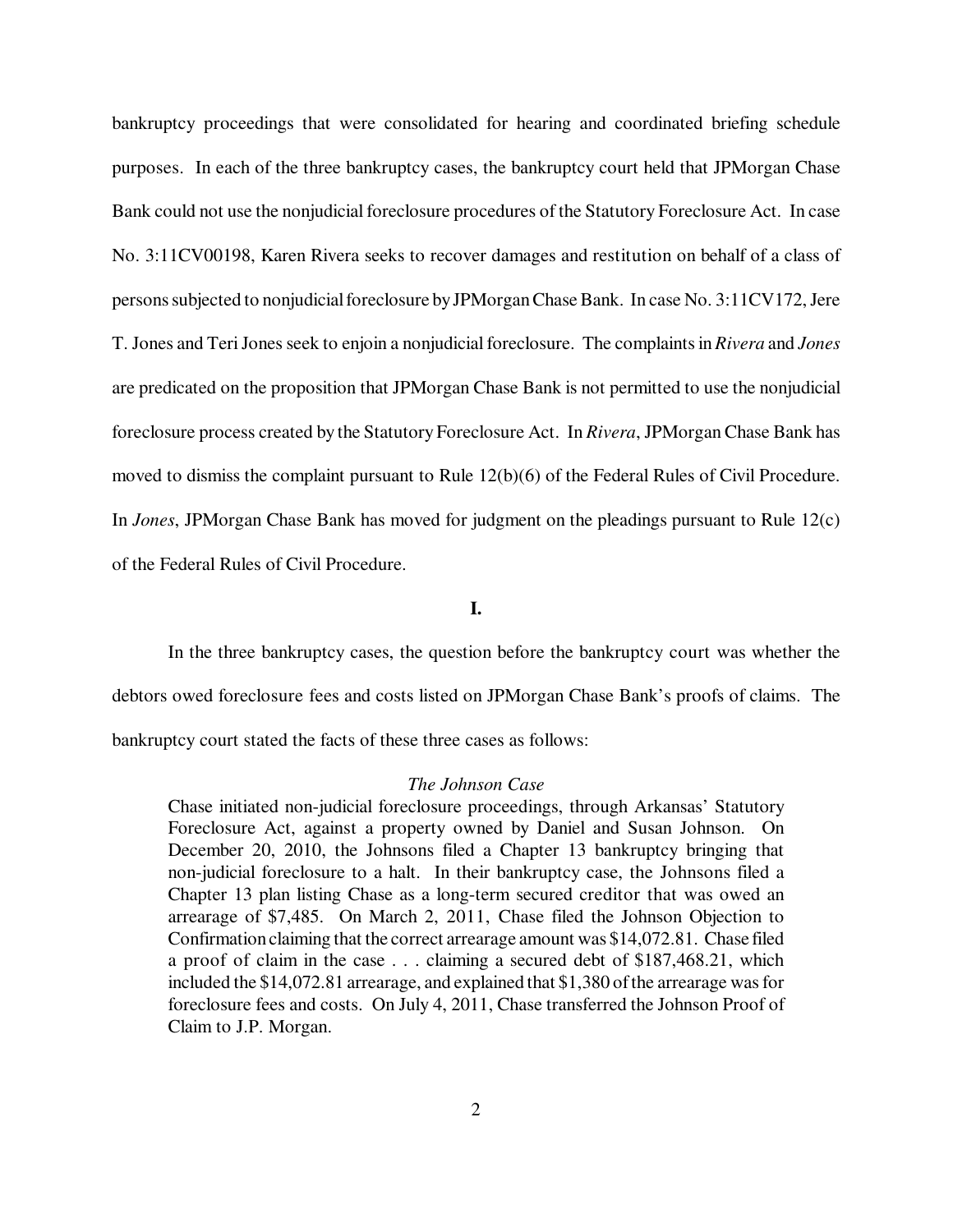#### *The Peeks Case*

J.P. Morgan initiated a non-judicial foreclosure proceeding, through Arkansas' Statutory Foreclosure Act, against property owned by Tammy Renae Peeks. To initiate the foreclosure process, J.P. Morgan granted Wilson & Associates, P.L.L.C. . . . a limited power of attorney authorizing Wilson & Associates to conduct the foreclosure. On January 31, 2011, Ms. Peeks filed a Chapter 13 bankruptcy bringing the non-judicial foreclosure to a halt. On February 10, 2011, Ms. Peeks filed a proposed Chapter 13 plan that listed J.P. Morgan as a long-term secured creditor that was owed an arrearage of \$7,500. On March 21, 2011, J.P. Morgan filed the Peeks Objection to Confirmation asserting that the correct arrearage amount was \$10,089.19. J.P. Morgan filed a proof of claim in the Peeks case on July 13, 2011 . . . claiming a secured debt of \$133,172.09, which included an arrearage of \$9,516.72, and explained that \$2,400.02 of the arrearage was for foreclosure fees and costs.

#### *The Estes Case*

Chase initiated non-judicial foreclosure proceedings, through Arkansas' Statutory Foreclosure Act, against a property owned by Tracy L. Estes. On September 8, 2010, Ms. Estes filed a voluntary petition for bankruptcy under Chapter 13, bringing that non-judicial foreclosure to a halt. On September 21, 2010, Ms. Estes filed a proposed Chapter 13 plan listing Chase as a long-term secured creditor that was owed an arrearage of \$8,000. Chase filed the Estes Objection to Confirmation on October 20, 2010, asserting that the correct arrearage amount was \$10,537.36. Chase filed a proof of claim in the Estes case on October 28, 2010 . . . claiming a secured debt of \$37,041.96, which included an arrearage of \$10,509.36, and explained that \$2,706.56 of the arrearage was for [] foreclosure fees and costs. On May 25, 2011, Chase filed an amended proof of claim adjusting the arrearage from \$10,509.36 to \$10,502.22. On July 14, 2011, Chase transferred the Estes Proof of Claim to J.P. Morgan.

*In re Johnson*, 460 B.R. 234, 239 (Bankr. E.D. Ark. 2011) (footnote omitted).

As to the class action, Rivera seeks to certify a class composed of Arkansas residents who were subject to nonjudicial foreclosure proceedings by JPMorgan Chase Bank in Arkansas within the past five years. The *Rivera* complaint alleges that JPMorgan Chase Bank violated Arkansas's Deceptive Trade Practices Act, Ark. Code Ann. § 4-88-101, *et seq.*, by initiating nonjudicial foreclosure proceedings pursuant to the Statutory Foreclosure Act "against hundreds, if not thousands, of Arkansas residents throughout the state during the past five years, without meeting the strict statutory requirement that [JPMorgan Chase Bank] be authorized to do business in the State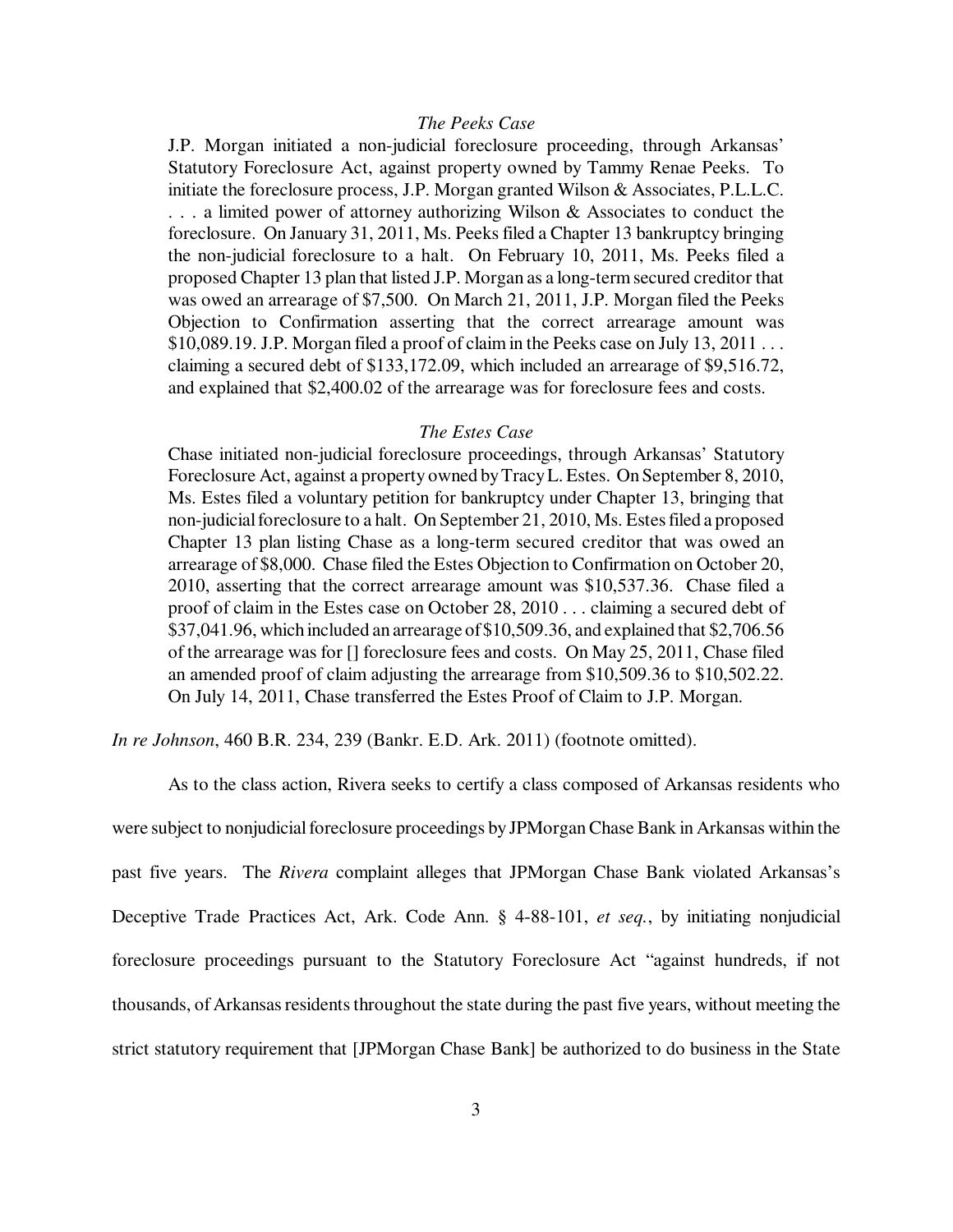of Arkansas." The complaint also states an unjust enrichment claim based on the allegation that JPMorgan Chase Bank's use of the Statutory Foreclosure Act was unauthorized.

With respect to the fifth case, the Joneses own a home secured by a mortgage in favor of JPMorgan Chase Bank. The Joneses allege that JPMorgan Chase Bank seeks to foreclose on their home using the Statutory Foreclosure Act. They contend that JPMorgan Chase Bank may not use the Act because it is not authorized to do business in Arkansas. The Joneses filed suit in state court and were granted a temporary injunction. Subsequently, JPMorgan Chase Bank removed the case to this Court based on diversity of citizenship.

The bankruptcy court held a consolidated hearing regarding JPMorgan Chase Bank's objections in each of the three bankruptcy cases. In its opinion issued after the hearing, the bankruptcy court stated that "[t]he parties stipulated that at the time of the foreclosure proceedings at issue in these cases, neither Chase nor J.P. Morgan was 'authorized to do business' in the state of Arkansas as required by § 18-50-117 of the Arkansas Statutory Foreclosure Act[.]" *In re Johnson*, 460 B.R. at 238-39; *see also id.* at 240 ("J.P. Morgan stipulated that it was not authorized to do business as is required [by] Ark. Code Ann. § 18-50-117."), at 241 ("J.P. Morgan stipulated that it was not in compliance with [section 18-50-117]."), at 241 n.5 ("The Court notes that no explanation is provided by the statute regarding what action is required in order to be authorized to do business under Ark. Code Ann. § 18-50-117. . . . Following a review of other provisions within the Arkansas Code, it appears that this requirement generally demands that a party obtain a certificate of authority from the secretary of state. . . . However, no such determination is necessary in these cases because J.P. Morgan stipulated that it was not so authorized."). The transcript shows, however, that the parties stipulated as follows: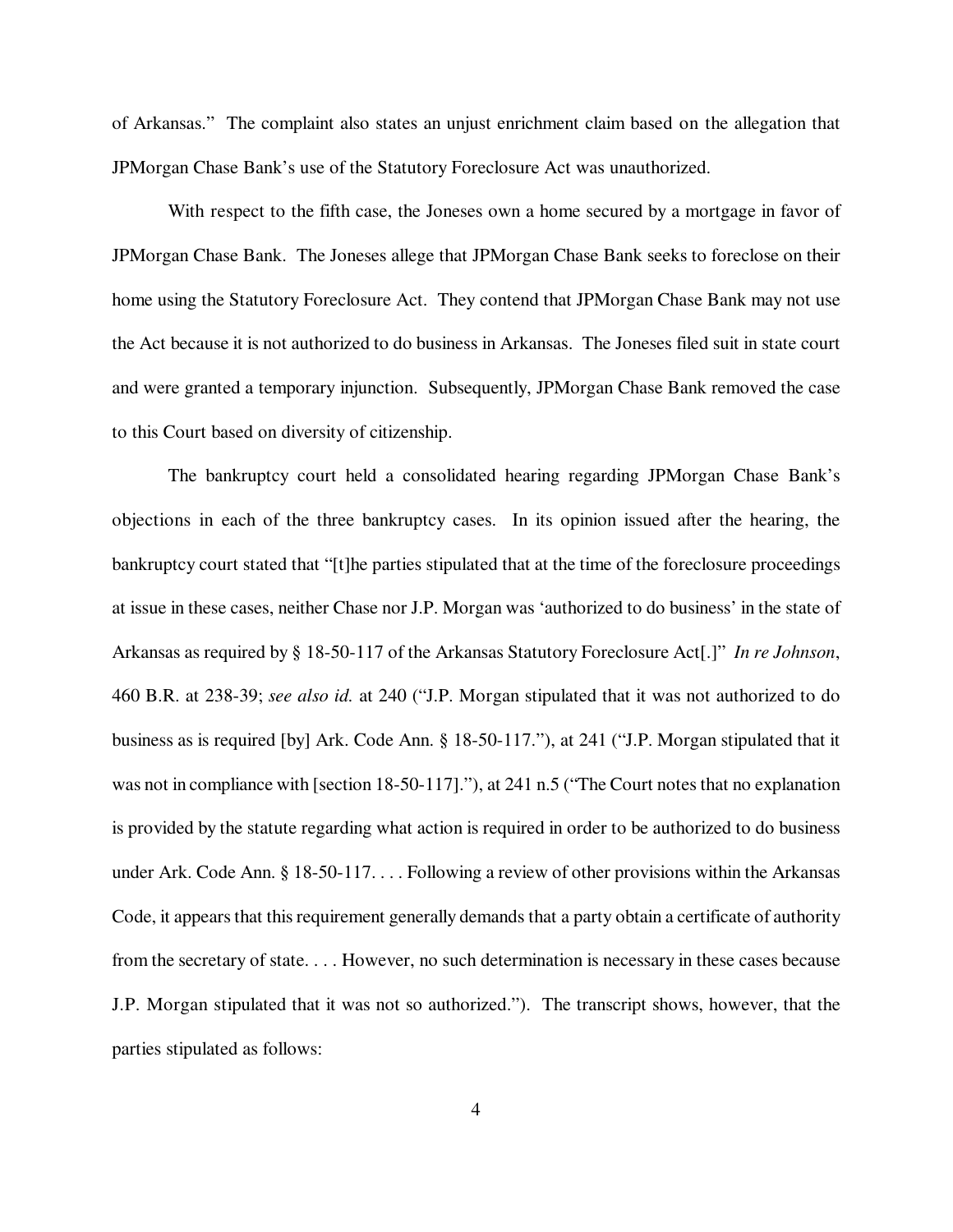[Counsel for the debtors/appellees]: Chase's counsel has stipulated that JP Morgan Chase, Chase Home Finance, LLC -- no, Chase Home -- it's -- I mean Chase –

[Counsel for JPMorgan]: It's JP Morgan Chase Bank, N.A.

[Counsel for the debtors/appellees]: -- N.A. is not a bank registered with the Secretary of State as an entity to conduct business in Arkansas and is not registered as an out of state bank doing business in Arkansas with the Arkansas Bank Department; clarify that they are not registered with either entity.

No. 3:11CV249, Doc. #12-1; No. 3:11CV250, Doc. #18-1; No. 3:11CV251, Doc. #14-1. Thus, the stipulation was more limited than the bankruptcy court recognized. The parties stipulated that JPMorgan Chase Bank was registered neither with the Arkansas Secretary of State nor with the Arkansas Bank Department, but JPMorgan Chase Bank did not stipulate that it was not authorized to do business in Arkansas as required by section 18-50-117.

As the parties agree, the issue of whether JPMorgan Chase Bank is authorized to do business in Arkansas within the meaning of Ark. Code Ann. § 18-50-117 is properly before the Court in all five cases.

### **II.**

The standard of review is different for the bankruptcy appeals as compared to the *Rivera* and *Jones* cases. " 'When a bankruptcy court's judgment is appealed to the district court, the district court acts as an appellate court and reviews the bankruptcy court's legal determinations de novo and findings of fact for clear error.' " *Fix v. First State Bank of Roscoe*, 559 F.3d 803, 808 (8th Cir. 2009) (quoting *In re Falcon Prods., Inc.*, 497 F.3d 838, 840-41 (8th Cir. 2007)).

Dismissal pursuant to Rule 12(b)(6) "is proper where the plaintiffs' complaint fails to state a claim upon which relief can be granted." *Schaaf v. Residential Funding Corp.*, 517 F.3d 544, 549 (8th Cir. 2008). While Rule  $8(a)(2)$  does not require a complaint to contain detailed factual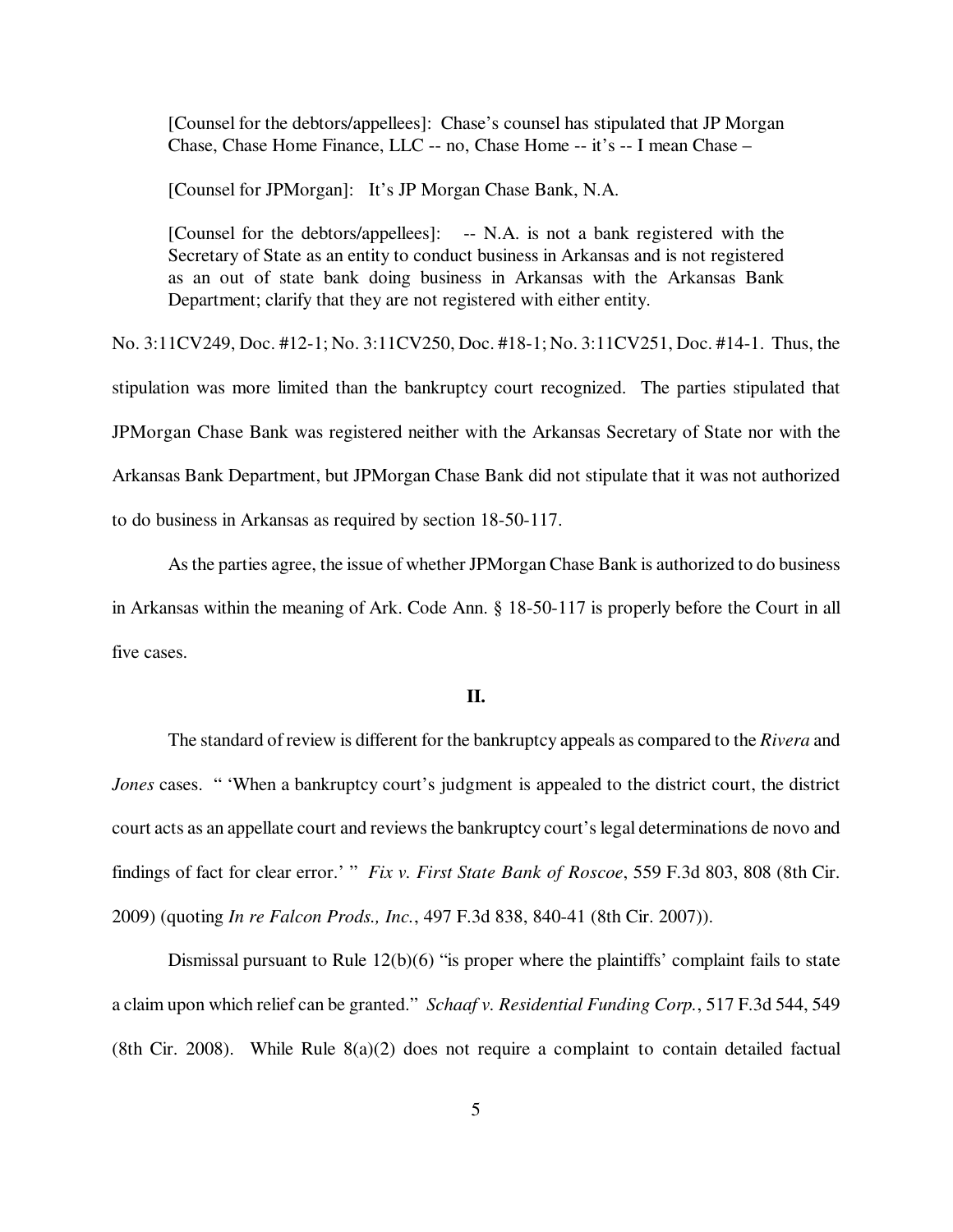allegations, it does require a plaintiff to state the grounds of his entitlement to relief, which requires more than mere labels and conclusions. *Bell Atl. Corp. v. Twombly*, 550 U.S. 544, 555, 127 S. Ct. 1955, 1964-65, 167 L. Ed. 2d 929 (2007). In ruling on a motion to dismiss, the Court must accept as true all factual allegations in the complaint and review the complaint to determine whether its allegations show that the plaintiff is entitled to relief. *Schaaf*, 517 F.3d at 549. "[A]ll reasonable inferences from the complaint must be drawn in favor of the nonmoving party." *Crumpley-Patterson v. Trinity Lutheran Hosp.*, 388 F.3d 588, 590 (8th Cir. 2004). The Court need not, however, accept as true legal conclusions, even those stated as though they are factual allegations. *Ashcroft v. Iqbal*, 556 U.S. 662, 678, 129 S. Ct. 1937, 1949-50, 173 L. Ed. 2d 868 (2009).

"As a general rule, a Rule 12(c) motion for judgment on the pleadings is reviewed under the same standard as a 12(b)(6) motion to dismiss." *Ginsburg v. InBev NV/SA*, 623 F.3d 1229, 1233 n.3 (8th Cir. 2010). "When considering a motion for judgment on the pleadings (or a motion to dismiss under Fed. R. Civ. P. 12(b)(6)), the court generally must ignore materials outside the pleadings, but it may consider some materials that are part of the public record or do not contradict the complaint, as well as materials that are necessarily embraced by the pleadings." *Porous Media Corp. v. Pall Corp.*, 186 F.3d 1077, 1079 (8th Cir. 1999) (internal quotation marks and citations omitted).

Regardless of the standard of review, the central issue in all five cases is purely a question of law: whether a national banking association chartered by the Office of the Comptroller of the Currency pursuant to the National Bank Act is authorized to do business in Arkansas as required by section 18-50-117 of the Arkansas Statutory Foreclosure Act.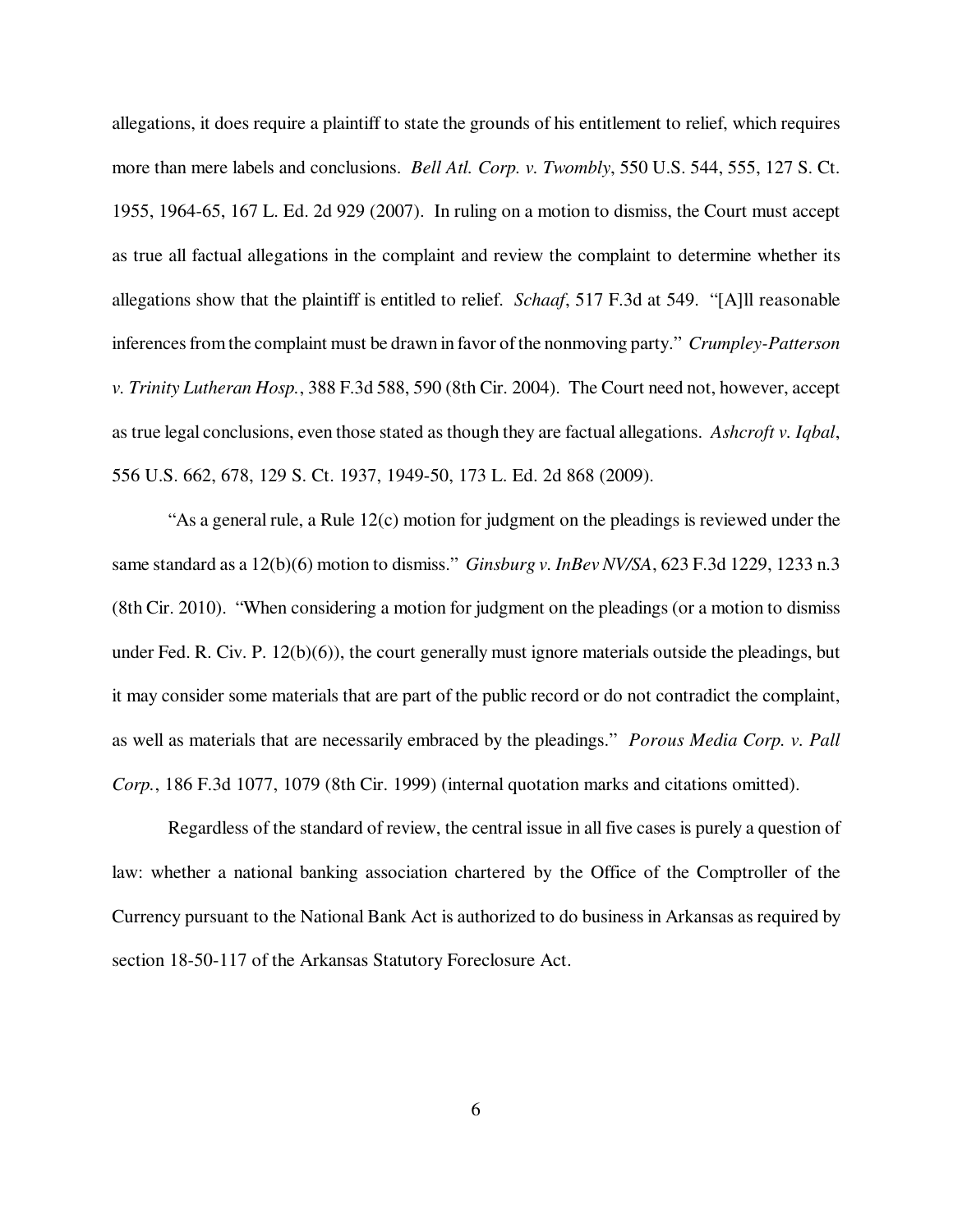It is undisputed that JPMorgan Chase Bank, N.A., is chartered by the Office of the Comptroller of the Currency pursuant to the National Bank Act.<sup>2</sup> JPMorgan Chase Bank contends that, as a national banking association, it is authorized to do business in Arkansas within the meaning of section 18-50-117. In the alternative, JPMorgan Chase Bank contends that the bankruptcy court erred in holding that the National Bank Act did not expressly or impliedly preempt section 18-50-117 to the extent that that provision requires a national bank to register with the Arkansas Secretary of State, the Arkansas Bank Commissioner, or some other state authority, in order to avail itself of the Statutory Foreclosure Act. JPMorgan Chase Bank also argues that if section 18-50-117 imposes a registration requirement on national banks, then it violates the negative implication of the Commerce Clause, sometimes referred to as the dormant Commerce Clause. Finally, JPMorgan Chase Bank contends that the bankruptcy court violated its due process rights and, further, erred in awarding attorneys' fees to the appellees.

The National Bank Act vests in national banks certain enumerated powers. 12 U.S.C. § 24; *Watters v. Wachovia Bank, N.A.*, 550 U.S. 1, 11, 127 S. Ct. 1559, 1566, 167 L. Ed. 2d 389 (2007); *First Nat'l Bank of E. Ark. v. Taylor*, 907 F.2d 775, 777 (8th Cir. 1990). The Act also grants to national banks "all such incidental powers as shall be necessary to carry on the business of banking" throughout the United States. 12 U.S.C. § 24; *Watters*, 550 U.S. at 11, 127 S. Ct. at 1566; *Bank One, Utah v. Guttau*, 190 F.3d 844, 848 (8th Cir. 1999) (per curiam); *see also* 12 U.S.C. § 42 ("The

<sup>2</sup> *See also In re Hollingworth*, 453 B.R. 32, 35 (Bankr. D. Mass. 2011) ("Courts may take judicial notice that a bank is a national bank of the bank is described by name as a 'national' bank.") (collecting circuit decisions); *Excelsior Funds, Inc. v. JPMorgan Chase Bank, N.A.*, 470 F. Supp. 2d 312, 313 (S.D.N.Y. 2006) (JPMorgan Chase Bank, N.A., "is a national banking association[.]").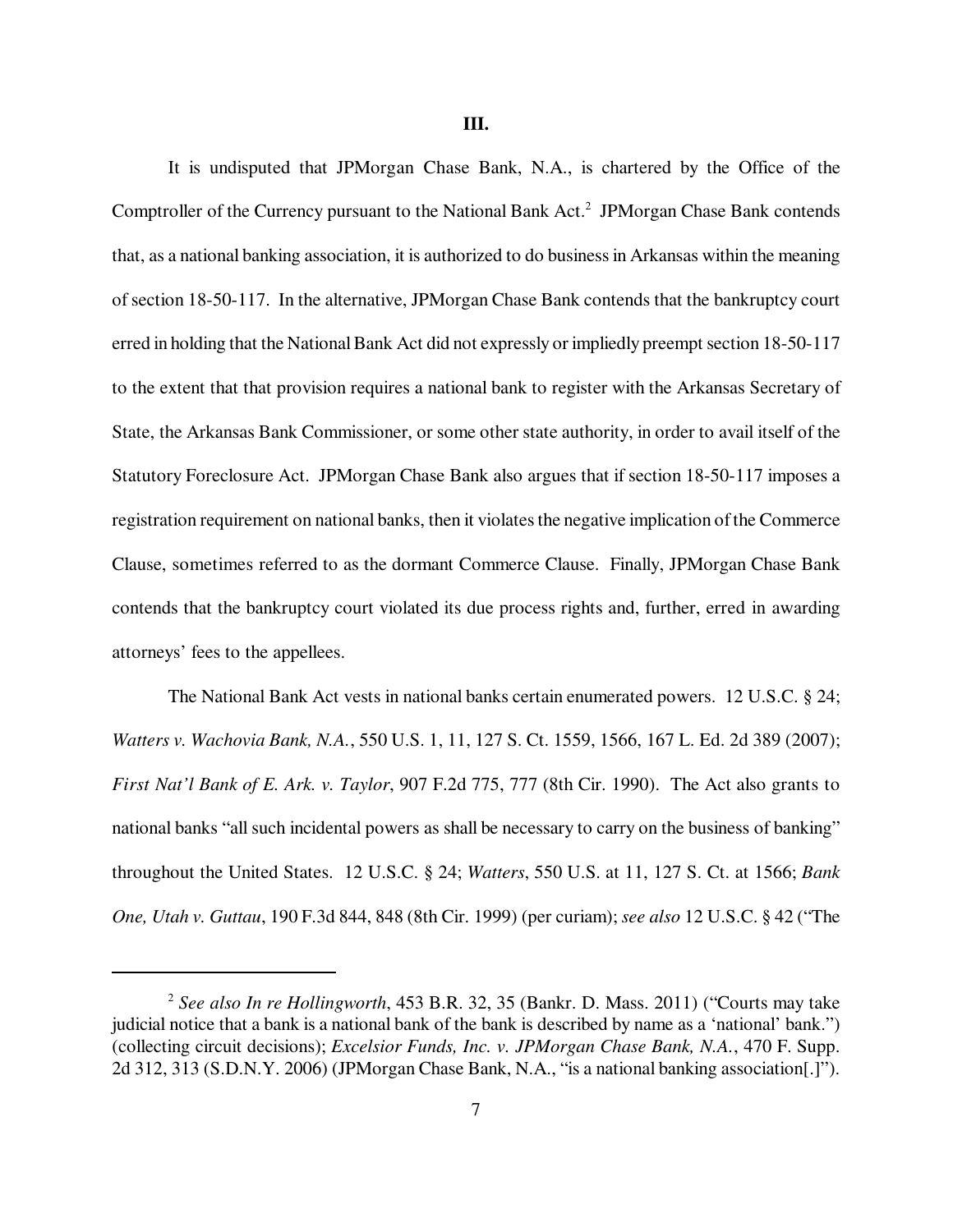provisions of all Acts of Congress relating to national banks shall apply in the several States[.]").<sup>3</sup> Thus, the National Bank Act authorizes JPMorgan Chase Bank to conduct the business of banking within Arkansas.<sup>4</sup>

<sup>4</sup> While the debtors concede that JPMorgan Chase Bank is authorized under the National Bank Act to carry on the business of banking in Arkansas, they argue that this authorization does not satisfy section 18-50-117 of the Statutory Foreclosure Act because that provision is part of an act dealing with foreclosing, which is not a banking activity. This distinction does not comport with the plain language of section 18-50-117. That provision draws no distinction between the business of banking and other types of business. Furthermore, the distinction championed by the appellees is curious in light of the fact that the Statutory Foreclosure Act, by its terms, only permits financial institutions, not businesses generally, to avail themselves of its provisions. *See* Ark. Code Ann. § 18- 50-116 (use of the Statutory Foreclosure Act limited to mortgage companies, banks, or savings and loans associations). Regardless, the activity of foreclosing on a debt when a borrower defaults "is closely related to an express power [granted to national banks by the National Bank Act,] and is useful in carrying out the business of banking." *Taylor*, 907 F.2d at 778 ("The 'incidental powers' of national banks are not limited to activities that are deemed essential to the exercise of express powers."). As the debtors concede, "[t]he NBA specifically authorizes federally chartered banks to engage in real estate lending." *Watters*, 550 U.S. at 7, 127 S. Ct. at 1564 (citing 12 U.S.C. § 371). The power to engage in real estate lending would be rendered a nullity if national banks could not also foreclose when the borrower defaulted. *See also* Frank Maguire, Senior Deputy Comptroller for Corporate Activities and Policy Analysis, O.C.C. Interpretive Letter No. 646, 1994 WL 568014 (Sept. 1994) ("Lending includes not only the initial extension of credit but also collecting payments, *foreclosing on collateral if the debtor defaults*, and managing [] assets.") (emphasis added).

<sup>&</sup>lt;sup>3</sup> JPMorgan Chase Bank also notes that Arkansas's bank regulators and General Assembly acknowledge that national banks are authorized to do business in Arkansas pursuant to federal law. Specifically, various resolutions from Arkansas's Banking Board and a Policy Statement from Arkansas's Bank Commissioner authorize Arkansas's state banks to engage in those banking activities which national banks are authorized to perform by the National Bank Act or the Office of the Comptroller of the Currency. *See* Resolution of the State Banking Board (Oct. 16, 1984); Resolution of the State Banking Board (Mar. 8, 1983); Policy Statement, Order of the State Bank Commissioner, Ark. Admin. Code 210.00.13 (May 3, 2000). Furthermore, section 23-45-102(a)(5)(A) of Arkansas's Banking Act of 1997 defines a "Bank" as "a state bank or a national bank or an out-of-state state-chartered bank that has received a certificate of authority under § 23-48-1001." This provision's distinction between "a national bank," which is not required to obtain a certificate of authority, and "an out-of-state state-chartered bank" which is required to do so, indicates that Arkansas's General Assembly understands that a national bank is authorized do business in Arkansas pursuant to federal law.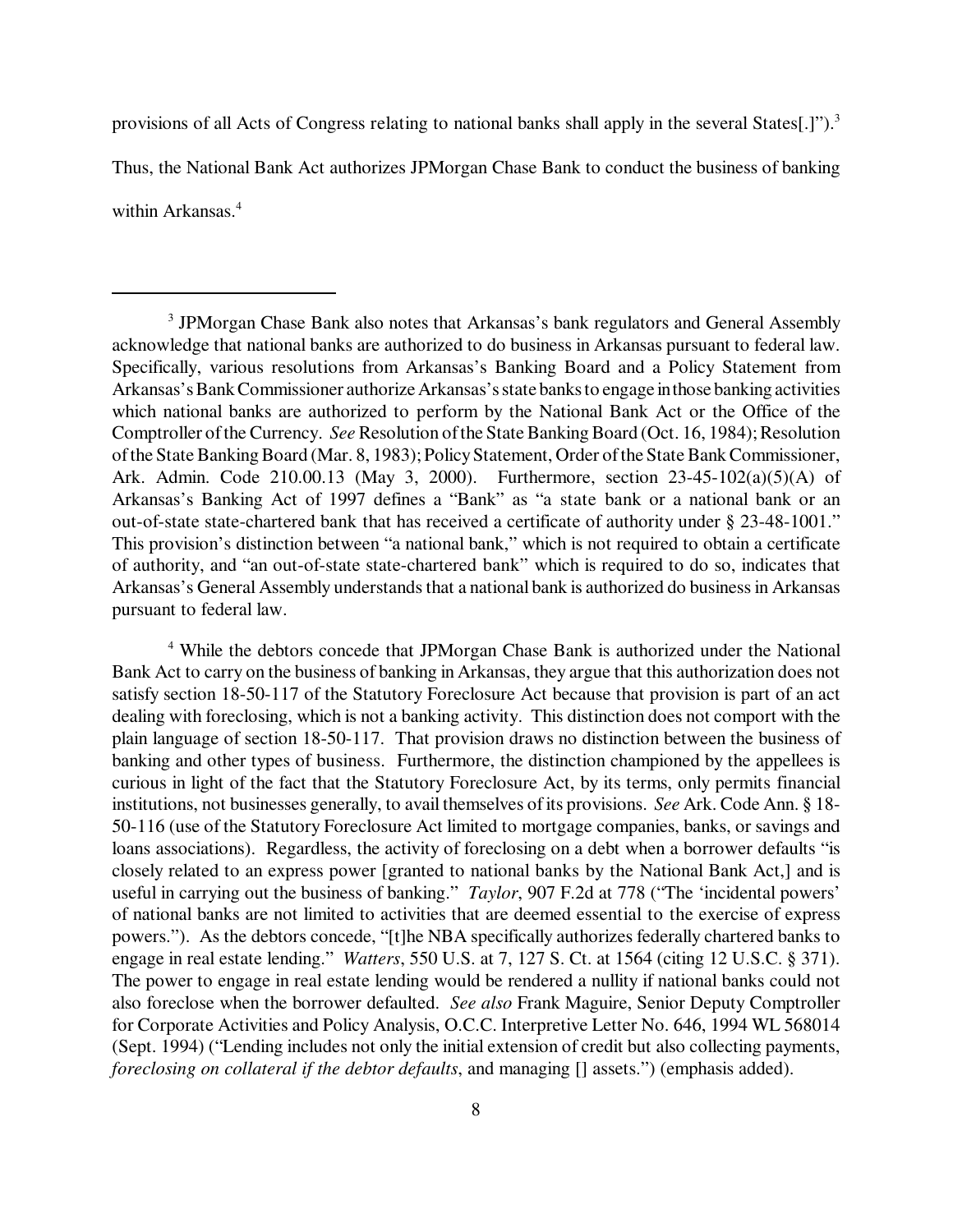Whether JPMorgan Chase Bank, simply in virtue of being a national banking association, is authorized to do business in Arkansas pursuant to section 18-50-117 is a question of statutory interpretation. In Arkansas,

[t]he basic rule of statutory construction is to give effect to the intent of the General Assembly. In determining the meaning of a statute, the first rule is to construe it just as it reads, giving the words their ordinary and usually accepted meaning in common language. [The] court construes the statute so that no word is left void, superfluous, or insignificant, and meaning and effect are given to every word in the statute if possible. When the language of a statute is plain and unambiguous and conveys a clear and definite meaning, there is no need to resort to rules of statutory construction. However, [the] court will not give statutes a literal interpretation if it leads to absurd consequences that are contrary to legislative intent. [The] court seeks to reconcile statutory provisions to make them consistent, harmonious, and sensible.

*Mamo Transp., Inc. v. Williams*, 375 Ark. 97, 100, 289 S.W.3d 79, 83 (2008) (citations omitted).

The Arkansas Statutory Foreclosure Act was enacted in 1987 and amended in 1989, 1999, 2003, and 2011. In 2003, the Arkansas General Assembly added section 18-50-117. That provision provides: "No person, firm, company, association, fiduciary, or partnership, either domestic or foreign, shall avail themselves of the procedures under this chapter unless authorized to do business

in this state."

In determining the meaning of this provision, the Court has reviewed the Statutory Foreclosure Act in its entirety, as well as related statutes that address non-Arkansas entities' authority to do business in Arkansas. Another section of the Statutory Foreclosure Act, Ark. Code Ann. § 18- 50-102, specifies the entities and persons who can serve as trustees under the Act. As initially enacted, section 18-50-102(a)(2) included any "[b]ank or savings and loan association authorized to do business under the laws of Arkansas or those of the United States[.]" This subsection was not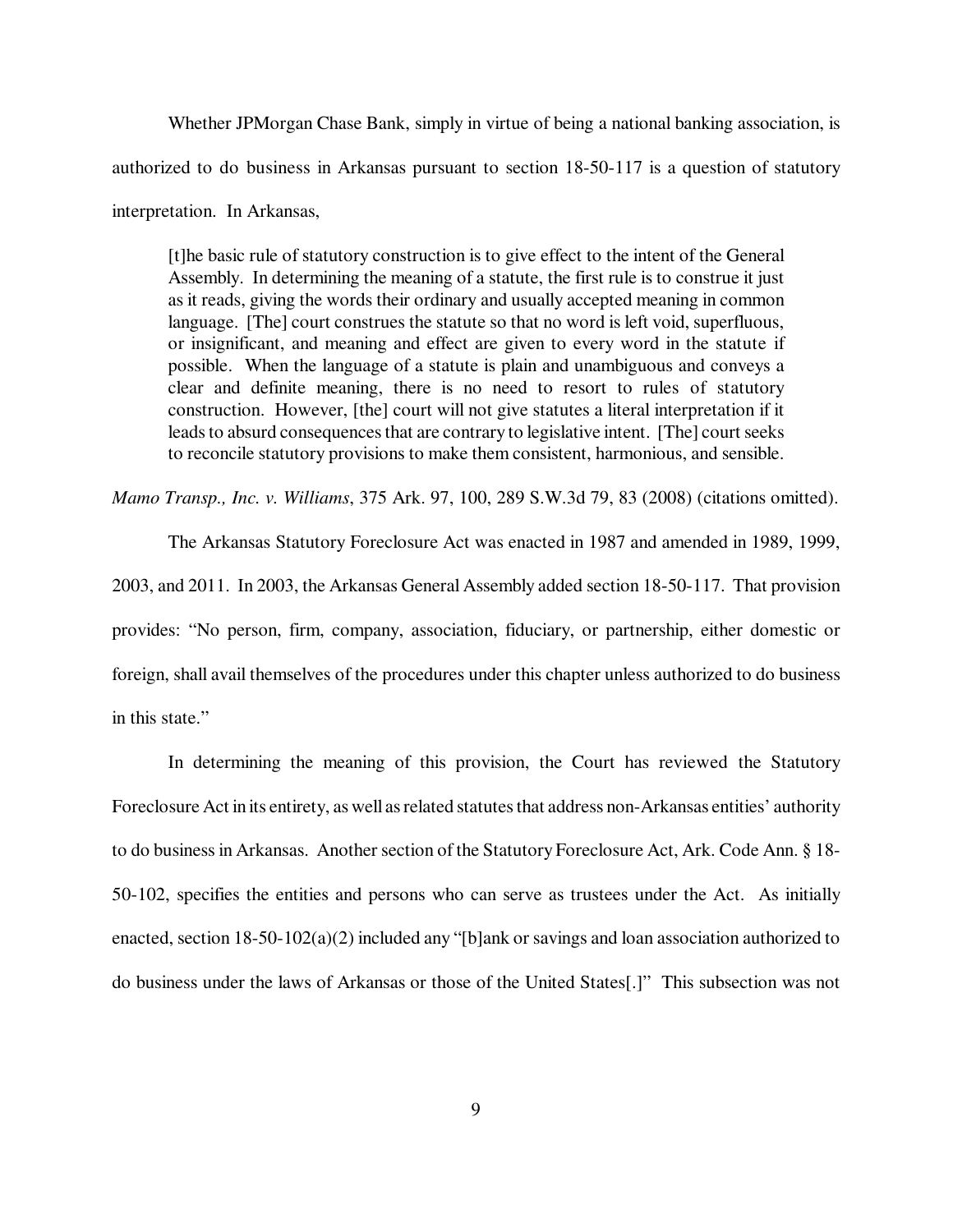altered by the 1989, 1999, and 2003 amendments to the Act.<sup>5</sup> Thus, section 18-50-102(a)(2) demonstrates that, within the context of the Statutory Foreclosure Act, an entity can be authorized to do business in Arkansas pursuant either to state law or federal law. The Wingo Act, Ark. Code Ann. §§ 4-27-1501, *et seq.*, provides the mechanism for a foreign corporation to obtain authority to transact business in Arkansas. That Act provides that an entity can be authorized to transact business in Arkansas by obtaining a certificate of authority from the Secretary of State. *See* Ark. Code Ann. § 4-27-1503.<sup>6</sup> Elsewhere, the Arkansas Code provides that in some instances an out-of-state bank with business in the State of Arkansas must "apply for a certificate of authority to transact banking business in this state" by delivering "an application to the Bank Commissioner for filing." Ark. Code Ann. § 23-48-1001.<sup>7</sup> In summary, the Arkansas Statutory Foreclosure Act in section 18-50-102(a)(2) provides that a bank may be authorized to do business in Arkansas either by state or federal law; the Wingo Act specifies that a foreign corporation may obtain authority to transact business in Arkansas by obtaining a certificate from the Arkansas Secretary of State; and the Arkansas banking statutes provide that in some instances an out-of-state bank must obtain a certificate from the Arkansas Bank Commissioner.

<sup>&</sup>lt;sup>5</sup> Effective July 27, 2011, section 18-50-102 of the Statutory Foreclosure Act was amended by the Arkansas General Assembly. Those amendments do not affect the outcome here.

<sup>&</sup>lt;sup>6</sup> Section 4-27-1501 states that "[a] foreign corporation may not transact business in this state until it obtains a certificate of authority from the Secretary of State[,]" but provides an extensive, non-exhaustive list of activities which "do not constitute transacting business within the meaning of" this section. One activity exempted from the Wingo Act is "[s]ecuring or collecting debts or enforcing mortgages and security interests in property securing the debts[.]" Ark. Code Ann. § 4-27- 1501(b)(8).

 $7$  When the parties stipulated during the bankruptcy hearing that JPMorgan Chase Bank was registered neither with the Secretary of State nor with the Arkansas Bank Department, they were referring to the Wingo Act and section 23-48-1001, *et seq*.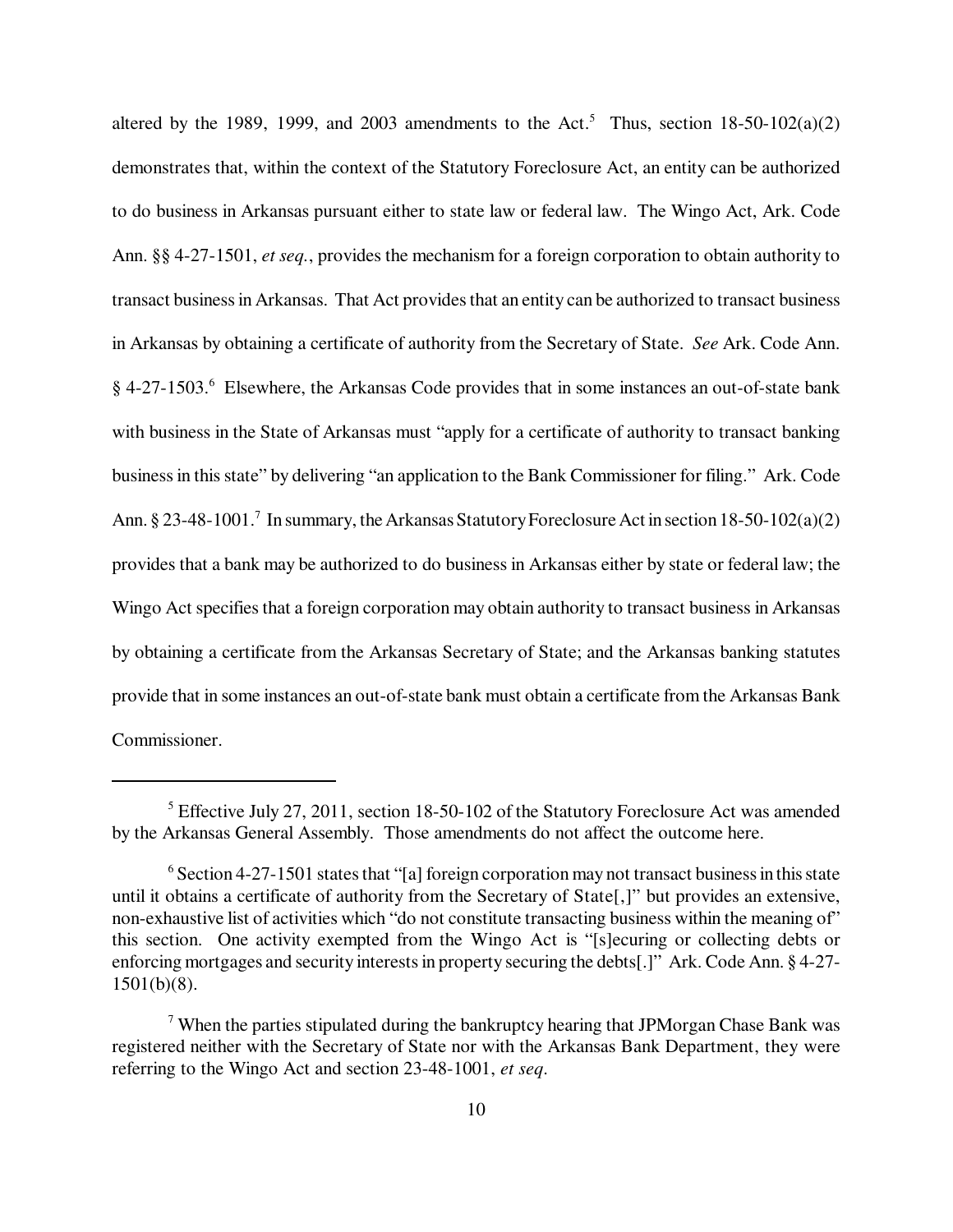Section 18-50-117 uses the broadest language available in the light of these other statutory provisions. As noted above, that section provides that to use the Statutory Foreclosure Act an entity must be "authorized to do business in this state." Section 18-50-117 has no qualifying phrase limiting the Act to entities authorized to do business "under the laws of the State of Arkansas," as does a portion of section 18-50-102(a)(2); nor does it require a certificate of authority from the Arkansas Secretary of State, as does the Wingo Act; nor does it require a certificate of authority from the Arkansas Bank Commissioner, as does section 23-48-1001. Instead, section 18-50-117 requires only that an entity be "authorized to do business in this state." In light of the General Assembly's recognition, within the Statutory Foreclosure Act, that an entity may be authorized to do business in Arkansas pursuant either to state or federal law, that section 18-50-117 only requires an entity to be authorized to do business in Arkansas means that such authorization can be obtained pursuant either to state or federal law.<sup>8</sup> Similarly, section 4-27-1503 and section 23-48-1001 demonstrate that the General Assembly knows how to impose a requirement that a certificate of authority be obtained from a state officer when that is what is intended. Had the General Assembly intended to require that an entity obtain a certificate of authority from the Arkansas Secretary of State, the Arkansas Bank Commissioner, or some other state office, as a prerequisite to performing nonjudicial foreclosures, the Statutory Foreclosure Act would have said so. *See Chatelain v. Kelley*, 322 Ark. 517, 524, 910 S.W.2d 215, 219 (1995) ("[T]he General Assembly knows how to include the proper terminology or exclude it in accordance with its intent[.]"), *overruled on other grounds by Aka v. Jefferson Hosp. Ass'n, Inc.*, 344 Ark. 627, 42 S.W.3d 508 (2001); *Hales v. State*, 299 Ark. 93, 94, 771 S.W.2d 285,

<sup>&</sup>lt;sup>8</sup> As noted above, the National Bank Act authorizes national banks to carry on the business of banking, including foreclosing on real estate debts, in each of the several states.